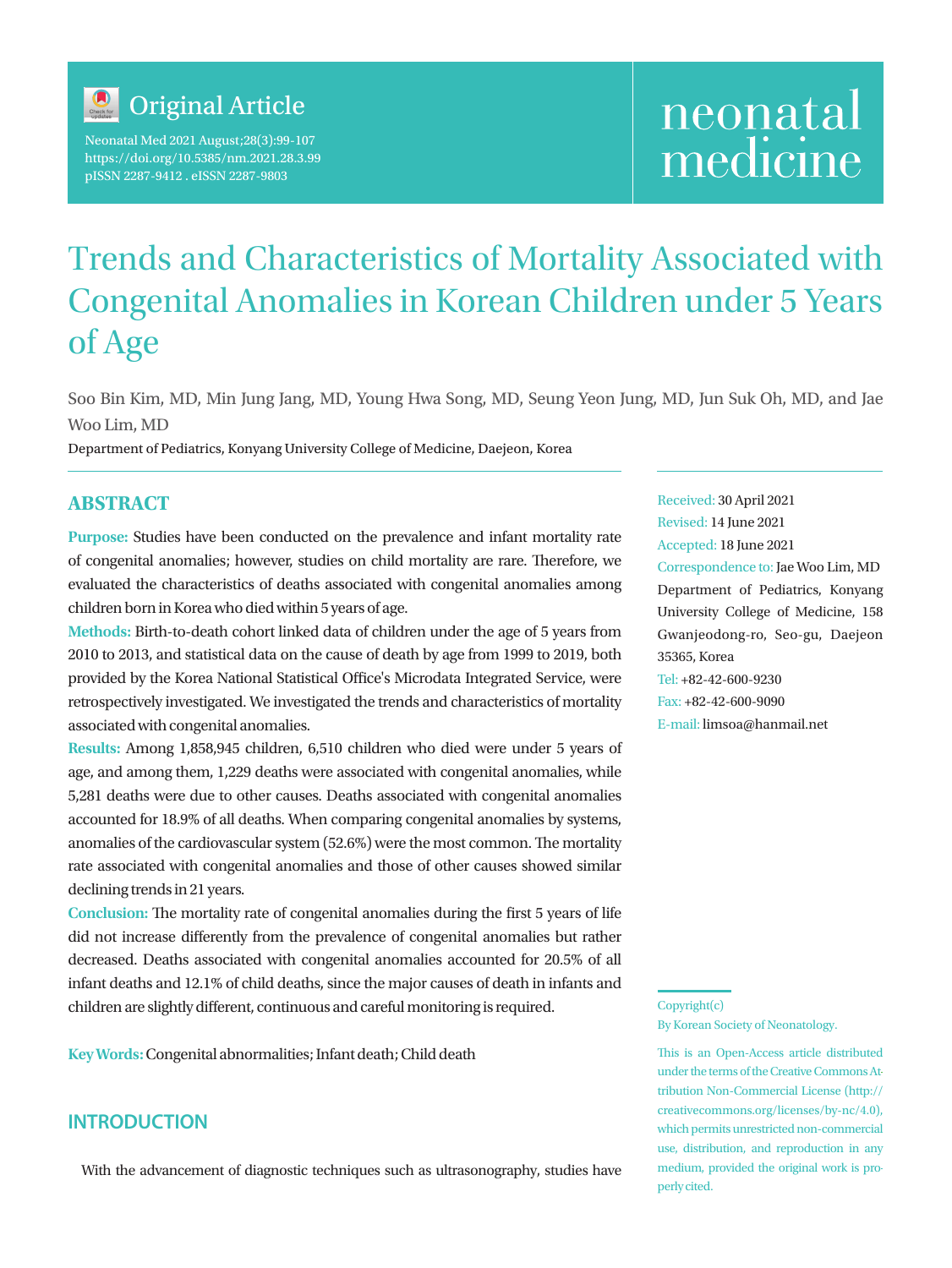reported a substantial increase in the reported prevalence of congenital anomalies in line with the increase in the mean age of childbirth, air pollution, and the use of endocrine-disrupting chemicals<sup>1-3)</sup>. Based on studies conducted in South Korea, the prevalence of congenital anomalies has markedly increased from 0.6% in the 1970s to 2.83% in the 2000s. Compared with those in 1993–1994, diseases with a large increase in prevalence in South Korea are currently mostly mild, with little impact on mortality<sup>1,4)</sup>.

Numerous studies have investigated the prevalence of congenital anomalies and infant mortality associated with congenital anomalies<sup>5-11)</sup>. Congenital anomalies have been reported to account for approximately 20% of infant mortality<sup>1)</sup>. Recently, congenital anomalies have been reported as the second most common cause of death in infants, after perinatal diseases. According to a recent study<sup>12)</sup>, infant mortality and overall mortality in children under 5 years of age have decreased in South Korea. Other recent studies reported that while the percentage of infectious diseases has decreased as the cause of death in infants, the percentage of congenital anomalies remains approximately unchanged<sup>2,5,13)</sup>.

Despite the significance of these reports, there is a general lack of studies regarding the annual trends and characteristics of mortality associated with congenital anomalies in South Korea each year. Notably, this is the first study to investigate mortality associated with congenital anomalies in Korean children under 5 years of age. Considering the increasing prevalence of congenital anomalies and the trend that congenital anomalies are the major cause of infant and child mortality, an accurate understanding of the mortality rate associated with congenital anomalies in children under 5 years of age, the changes in mortality, and related characteristics will help improve policies to lower the rate of mortality in children.

# **MATERIALS AND METHODS**

The data used in this study were obtained from the Microdata Integrated Service (MDIS) run by the Korea National Statistical Office. The data reported the relationship between births and deaths in Korean children under 5 years of age; these data were collected by following up children under 5 years of age born in Korea between January 1, 2010 and December 31, 2013. The data included the following information: gestational age at birth, birth weight, sex, birth region, multiple births, age, date, cause of death, as well as the age, educational background, occupation, and

nationality of the parents.

The cause of death was categorized based on the Korean Standard Classification of Diseases and Causes of Death (KCD-7), which incorporates the latest International Classification of Diseases and Related Health Issues, otherwise known as ICD-10, according to the status of South Korea. Specifically, the KCD-7 includes certain codes and rare disease codes that reflect the public health status in South Korea. According to the KCD-7, congenital anomalies are classified as follows: congenital malformations of the nervous system (Q00–Q07), congenital malformations of the eye, ear, face, and neck (Q10–Q18), congenital malformations of the circulatory system (Q20–Q28), congenital malformations of the respiratory system (Q30–Q34), cleft lip and cleft palate (Q35–Q37), other congenital malformations of the digestive system (Q38–Q45), congenital malformations of genital organs (Q50–Q56), congenital malformations of the urinary system (Q60–Q64), congenital malformations and deformations of the musculoskeletal system (Q65–Q79), other congenital malformations (Q80–Q89), chromosomal abnormalities, not elsewhere classified (Q90–Q99).

Among the 1,861,699 children born before the gestational age of 22 weeks (73 cases), those born with a birth weight of <300 g (18 cases), and those with no data on the gestational age or birth weight (2,663 cases) were excluded, and the data of 1,858,945 children were analyzed.

The data were categorized into three groups based on the gestational age: children born before 32 weeks, those born during 32 to 36 weeks, and those born on or after 37 weeks. The data were also categorized into three groups based on the birth weight: <1.5, 1.5–2.5, and 2.5 kg. The birth region was divided into two groups: Seoul and metropolitan areas (children born in Seoul, Incheon, and Gyeonggi provinces) and other areas. Concerning the number of births, there were two groups: single birth and multiple births. The categorization also produced the following variables based on the age, educational background, occupation, and nationality of the parents: age ≥20 and ≤29 years, age ≥30 and ≤39 years, and age ≥40 or ≤19 years; education ≤ high school and ≥ college level; occupation group 1 (manager, expert or related worker, office/service worker, salesman, functional personnel, machine operator, or assembler) and occupation group 2 (manual laborer, an expert in farming, students, housewife, unemployed).

In this study, infant mortality was defined as death at the age of <1 year, and mortality after infancy was defined as death at the age of 1 to 4 years among children under 5 years of age, excluding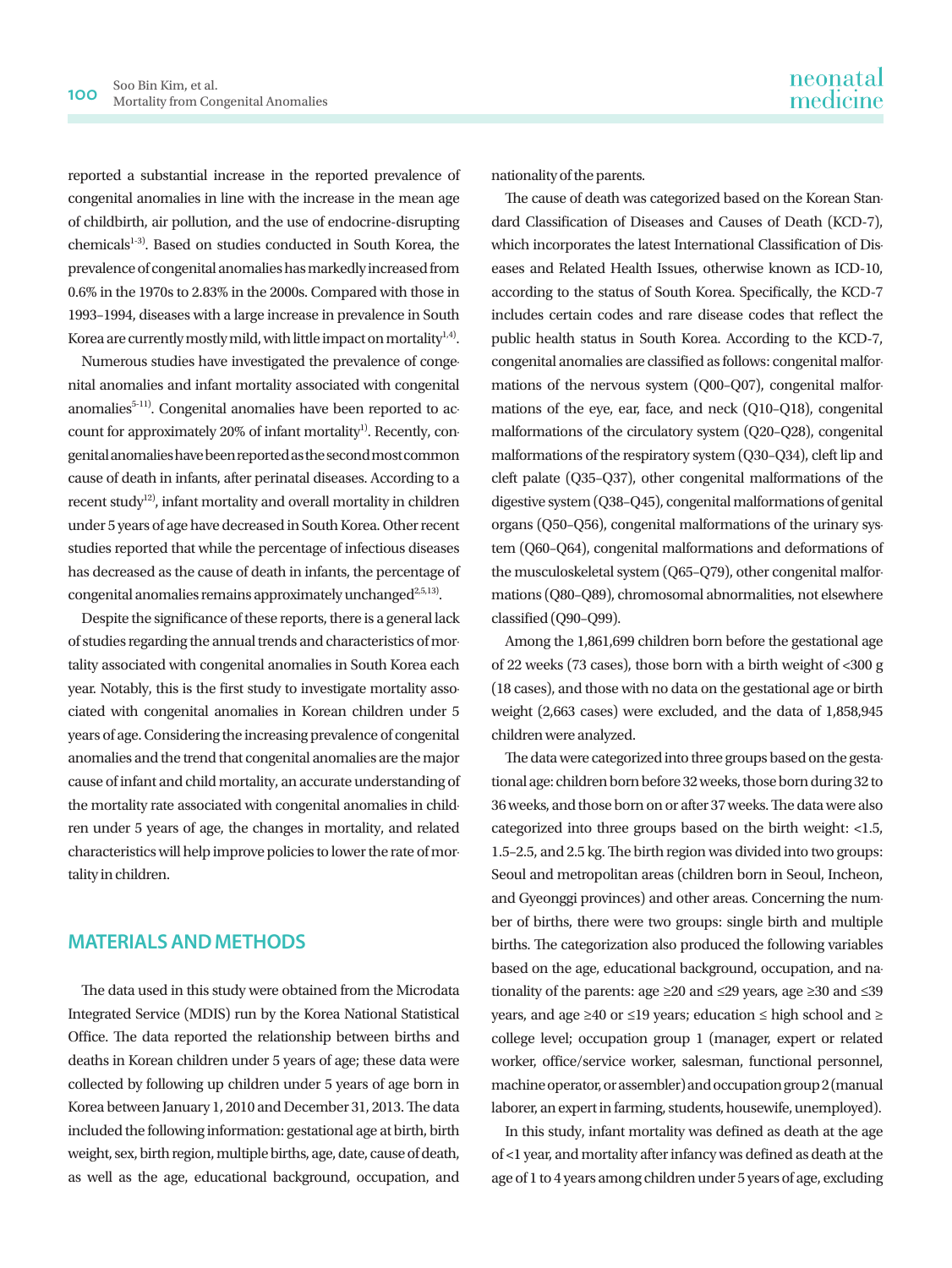infants under 1 year of age.

The subjects of this study were divided into three groups: surviving children (SC), child mortality associated with congenital anomalies (CMCA), and child mortality due to other causes (CMOC).

The mortality rate associated with congenital anomalies was investigated with respect to overall mortality in children under 5 years of age, as well as for different age groups: infant mortality  $\left($  <1 year of age) and mortality after infancy (1 to 4 years of age).

We additionally used complementary data related to the cause of death and mortality rate by age between 1999 and 2019 from the Korea National Statistical Office's MDIS, to investigate the overall trend of CMCA in Korean children under 5 years of age.

Demographic variables were analyzed using descriptive statistics. The risk factors that influence mortality associated with congenital anomalies were analyzed using the chi-square test and logistic regression analysis for SC vs. CMOC and SC vs. CMCA. Correlation analysis was used to clarify the trends between mortality associated with congenital anomalies and mortality due to other causes. For all tests, statistical significance was set at *P*<0.05. ren in the SC group, 5,281 children in the CMOC group, and 1,229 children in the CMCA group. The mean gestational age was 38.68±1.59 weeks in the SC group, 32.8±6.35 weeks in the CMOC group, and 36.05±4.09 weeks in the CMCA group. The mean birth weight was 3.21±0.45 kg in the SC group, 2.11±1.17 kg in the CMOC group, and 2.49±0.84 kg in the CMCA group.

The simple paired comparison (performed using the chi-square test) between the SC and CMCA groups revealed a significant intergroup difference in gestational age, birth weight, multiple births, age, as well as the educational background and occupation of parents among the demographic variables. In contrast, no significant difference was found in the age at death or birth region. These variables led to similar patterns in the paired comparison between the SC and CMOC groups, except that age and birth region, in this case, showed a significant difference. An additional paired comparison between the CMOC and CMCA groups revealed a significant difference in sex, gestational age, birth weight, multiple births, age, as well as the educational background and occupation of parents. In contrast, no significant difference was found in the birth region (Table 1).

We investigated the mortality rate under 5 years of age per 1,000 children. Among 1,858,945 children, 6,510 children who died were under 5 years of age, and among them, 1,229 deaths were associated with congenital anomalies, while 5,281 deaths were due to other causes. For every 1,000 children under 5 years of age, the mortality rate associated with congenital anomalies was 0.7, and the mortality rate due to other causes was 2.8. The

**RESULTS**

The demographic characteristics of the children whose data were investigated in this study were as follows: the total number of children in each of the groups were as follows: 1,852,435 child-

|  |  | Table 1. Demographic Characteristics of the Study Participants (n=1,858,945) |  |
|--|--|------------------------------------------------------------------------------|--|
|--|--|------------------------------------------------------------------------------|--|

| <b>Characteristic</b>   | <b>Survival</b>   | <b>Death due to other causes</b> | Death associated with congenital anomalies |
|-------------------------|-------------------|----------------------------------|--------------------------------------------|
| Total number            | 1,852,435 (99.64) | 5,281(0.28)                      | 1,229(0.07)                                |
| Sex                     |                   |                                  |                                            |
| Male                    | 952,102 (99.62)   | 3,001(0.31)                      | 642(0.07)                                  |
| Female                  | 900,333 (99.68)   | $2,280(0.25)$ *                  | 587 (0.06)                                 |
| Gestational age (wk)    | 38.68±1.59        | 32.88±6.35                       | 36.05±4.09                                 |
| <32                     | 11,557(83.15)     | 2,173(15.63)                     | 169(1.22)                                  |
| $32 - 36$               | 99,450 (99.09)    | $627(0.62)^*$                    | $283(0.28)$ <sup>†</sup>                   |
| $\geq$ 37               | 1,741,428 (99.81) | $2,481(0.14)^*$                  | $777(0.04)^{†}$                            |
| Birth weight (kg)       | $3.21 \pm 0.45$   | $2.11 \pm 1.17$                  | $2.49 \pm 0.84$                            |
| <1.5                    | 9,190 (79.98)     | 2,116(18.42)                     | 184(1.6)                                   |
| $1.5 - 2.49$            | 85,444 (98.91)    | $601(0.7)^*$                     | $340(0.39)$ <sup>†</sup>                   |
| $\geq 2.5$              | 1,757,801 (99.81) | $2,564(0.15)^*$                  | $705(0.04)^{†}$                            |
| Area of birth           |                   |                                  |                                            |
| Seoul metropolitan area | 943,764 (99.69)   | 2,424(0.26)                      | 593(0.06)                                  |
| Other areas             | 908,671 (99.62)   | $2,857(0.31)^*$                  | 636 (0.07)                                 |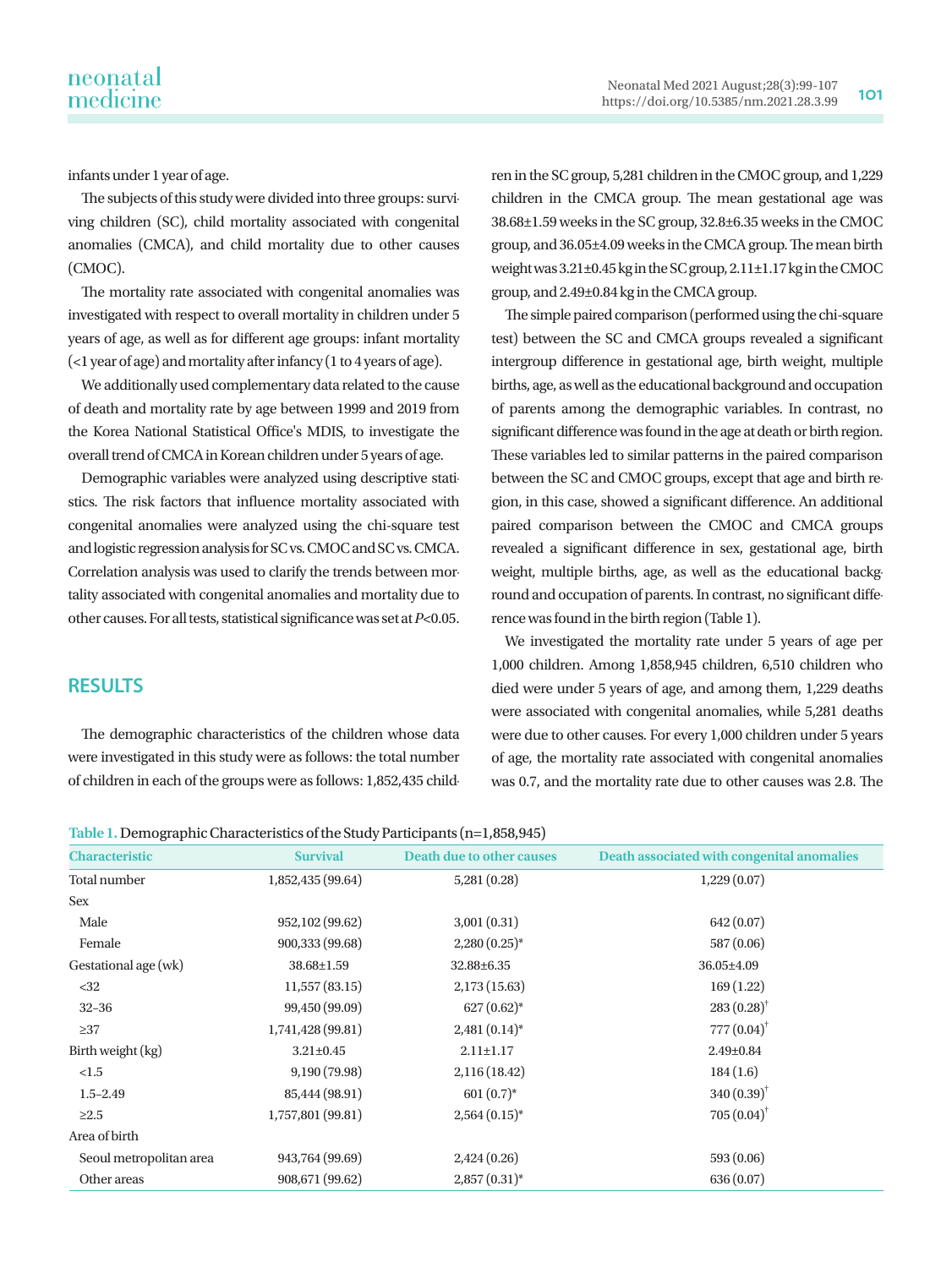#### **Table 1.** Continue

| <b>Characteristic</b>         | <b>Survival</b>   | <b>Death due to other causes</b> | Death associated with congenital anomalies |
|-------------------------------|-------------------|----------------------------------|--------------------------------------------|
| Multiple birth                |                   |                                  |                                            |
| Singleton                     | 1,796,565 (99.72) | 4,018 (0.22)                     | 1,039(0.06)                                |
| Twin or more                  | 55,835 (98.64)    | $678(1.2)^*$                     | $93(0.16)$ <sup>†</sup>                    |
| Missing value                 | 35(4.88)          | 585 (81.59)*                     | $97(13.53)^{+}$                            |
| Mother's age (yr)             |                   |                                  |                                            |
| $\leq 19$                     | 10,883 (98.73)    | 130(1.18)                        | 10(0.09)                                   |
| $20 - 29$                     | 606,755 (99.67)   | $1,655(0.27)$ *                  | $355(0.06)^{\dagger}$                      |
| $30 - 39$                     | 1,191,665 (99.66) | 3,289 (0.28)*                    | $804(0.07)^{†}$                            |
| $\geq 40$                     | 42,139 (99.39)    | $199(0.47)$ *                    | $58(0.14)$ <sup>†</sup>                    |
| Missing value                 | 993 (99.0)        | $8(0.8)*$                        | $2(0.2)^{^{\dagger}}$                      |
| Father's age (yr)             |                   |                                  |                                            |
| $\leq$ 19                     | 2,815(99.15)      | 22(0.77)                         | 2(0.07)                                    |
| $20 - 29$                     | 280,962 (99.76)   | 557 (0.20)*                      | $115(0.04)$ <sup>†</sup>                   |
| $30 - 39$                     | 1,367,359 (99.78) | $2,352(0.17)$ *                  | 631 $(0.05)^{\dagger}$                     |
| $\geq 40$                     | 185,472 (99.67)   | $465(0.25)*$                     | $140(0.08)$ <sup>†</sup>                   |
| Missing value                 | 15,827 (87.67)    | $1,885(10.44)$ *                 | $341(1.89)$ <sup>†</sup>                   |
| Mother's educational level    |                   |                                  |                                            |
| High school graduate or below | 553,944 (99.59)   | 1,833(0.33)                      | 436(0.08)                                  |
| College level or higher       | 1,293,676 (99.76) | $2,506(0.19)$ *                  | $650(0.05)^{\dagger}$                      |
| Missing value                 | 4,815 (81.61)     | 942 (15.97)*                     | $143 (2.42)^{†}$                           |
| Father's educational level    |                   |                                  |                                            |
| High school graduate or below | 526,902 (99.67)   | 1,407(0.27)                      | 351 (0.07)                                 |
| College level or higher       | 1,307,195 (99.81) | $1,981(0.15)*$                   | 537 $(0.04)$ <sup>†</sup>                  |
| Missing value                 | 18,338 (89.14)    | $1,893(9.2)*$                    | $341(1.66)$ <sup>†</sup>                   |
| Mother's occupation           |                   |                                  |                                            |
| Group $1^*$                   | 831,144 (99.78)   | 1,466(0.18)                      | 383 (0.05)                                 |
| Group $2^{\S}$                | 996,252 (99.67)   | $2,630(0.26)$ *                  | $630(0.06)$ <sup>†</sup>                   |
| Missing value                 | 25,039 (94.7)     | $1,185(4.48)$ *                  | $216(0.82)^{4}$                            |
| Father's occupation           |                   |                                  |                                            |
| Group $1^*$                   | 1,654,071 (99.78) | 2,888(0.17)                      | 738 (0.04)                                 |
| Group $2^{\S}$                | 139,449 (99.6)    | 435 (0.31)*                      | $126(0.09)$ <sup>†</sup>                   |
| Missing value                 | 58,915 (96.21)    | $1,958(3.2)*$                    | $365 (0.6)^{\dagger}$                      |

Values are expressed as number (%) or mean±standard deviation.

 $*$ Statistically significant variables in chi-square test: survival vs. death due to other causes  $(P< 0.05)$ ;  $*$ Statistically significant variables in chi-square test: survival vs. death associated with congenital anomalies (P<0.05); <sup>†</sup>Group 1: manager, expert or related worker, office/service worker, salesman, functional personnel, machine operator or assembler; § Group 2: manual laborer, expert in farming, students, housewife, unemployed.

fractional rate of congenital anomalies as the cause of death in children under 5 years of age was 18.9%.

The mortality of children under 5 years of age was divided into infant mortality and mortality after infancy. Among the 5,274 infants, 1,079 deaths were related to congenital anomalies. For every 1,000 infants, the mortality rate associated with congenital anomalies was 0.5, and the fractional rate of congenital anomalies as the cause of death in infants under 1 year of age was 20.5%.

Among 1,236 children, 150 deaths were related to congenital anomalies, and for every 1,000 children aged 12 to 60 months, the mortality rate associated with congenital anomalies was 0.1. The fractional rate of congenital anomalies as the cause of death in children aged 12 to 60 months was 12.1% (Table 2).

In this study, children born between 2010 and 2013 were followed up for up to 60 months. The annual rate of mortality associated with congenital anomalies showed a slightly decreasing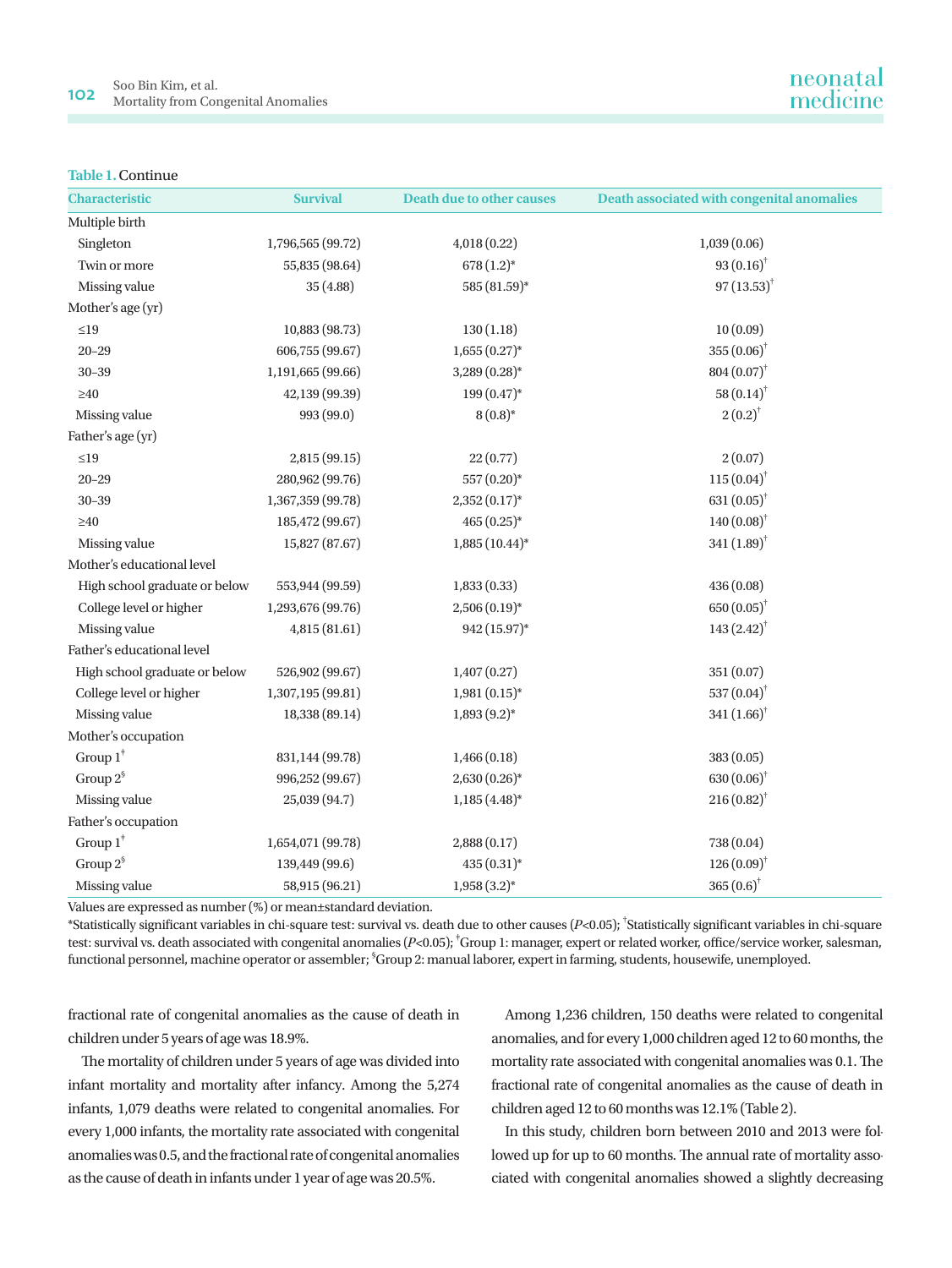|                                            | 0-60 months |              | $0-12$ months |               | $12-60$ months |              |
|--------------------------------------------|-------------|--------------|---------------|---------------|----------------|--------------|
|                                            | No.         | $\%$         | No.           | $\%$          | No.            | $\%$         |
| Survival                                   | 1,852,435   | 996.5        | 1,858,945     | 997.3         | 1,852,435      | 999.4        |
| Death                                      | 6,510       | 3.5          | 5.274         | 2.7           | 1.236          | 0.6          |
| Death due to other causes                  | 5,281       | 2.8(81.1)    | 4,195         | 2.2(79.5)     | 1,086          | 0.5(87.9)    |
| Death associated with congenital anomalies | 1,229       | $0.7(18.9*)$ | 1,079         | $0.5(20.5^*)$ | 150            | $0.1(12.1*)$ |

#### **Table 2.** Mortality Rate under the Age of 5 Years (per 1,000)

\*Fractional rate of total death.



**Figure 1.** Annual trends of mortality rate 2010 to 2013 (per 1,000).

trend until 2012, while it increased in 2013 without a consistent trend (Figure 1).

As a complementary analysis, the data on the cause of death and mortality rate by age between 1999 and 2019 were divided into mortality associated with congenital anomalies and mortality due to other causes. Infant and CMCA and CMOC showed similar declining trends. For every 1,000 infants, the mortality rate was 1.1 and 3.6 for congenital anomalies and other causes, respectively, in 1999, while it was 0.5 and 2.2 in 2019, showing a decrease by 0.45 times and 0.61 times, respectively. For every 1,000 children aged 1 to 4 years, the mortality rate was 0.04 and 0.43 for congenital anomalies and other causes, respectively, in 1999, while it was 0.01 and 0.13, respectively, in 2019, showing a decrease by 0.25 times and 0.3 times, respectively. Moreover, the correlation analysis of the changes between mortality associated with congenital anomalies and mortality due to other causes according to birth year showed a very high correlation (rho=0.926) for infant mortality and an almost equally high correlation (rho=0.876) for mortality after infancy (Figure 2).

We also examined the proportion of deaths associated with congenital anomalies and classified deaths according to the organ system. Mortality associated with congenital anomalies for each system according to KCD-7 showed that mortality was the highest due to cardiovascular diseases (3.47 for every 10,000 children aged <5 years, 3.14 for infants aged <1 year, and 0.32 for children aged 1 to 4 years), followed by chromosomal diseases,

musculoskeletal diseases, and gastrointestinal diseases, with a similar pattern despite a small change in the order between infants (aged <1 year) and those aged 1 to 4 years (Figure 3).

The fractional rates of infant mortality and mortality after infancy associated with congenital anomalies in each system were also investigated. For congenital anomalies of the nervous system, digestive system, and chromosomes, the fractional rates of infant mortality were 5%, 7.8%, and 8.5%, respectively, and the fractional rates of mortality after infancy were 10%, 12%, and 14.7%, respectively. In contrast, for congenital anomalies of the cardiovascular system, the fractional rate of mortality was 54.2% for infants and 40.7% for those after infancy, indicating a fall in mortality but still with the highest proportion among the causes of death (Figure 4).

The causes of mortality associated with congenital anomalies in children under 5 years of age were investigated based on the disease: tetralogy of Fallot (TOF), patent ductus arteriosus (PDA), hypoplastic left ventricle (LV), double outlet right ventricle, double inlet ventricle, and atrioventricular septal defect. In addition to cardiovascular diseases, the diseases within the top 10 causes of mortality due to congenital anomalies are congenital diaphragmatic hernia (CDH; a musculoskeletal disease) and unspecified multiple congenital malformations in infants (aged <1 year) and biliary atresia (a gastrointestinal disease), Down's syndrome (a chromosomal disease), and unspecified chromosomal abnormality (a chromosomal disease) in those after infancy (aged 1 to 4 years) (Table 3).

# **DISCUSSION**

This study investigated the rate of mortality associated with congenital anomalies in children under 5 years of age and the changes in mortality, as well as the systems and diseases majorly contributing to mortality associated with congenital anomalies. In contrast to the prevalence of congenital anomalies, the results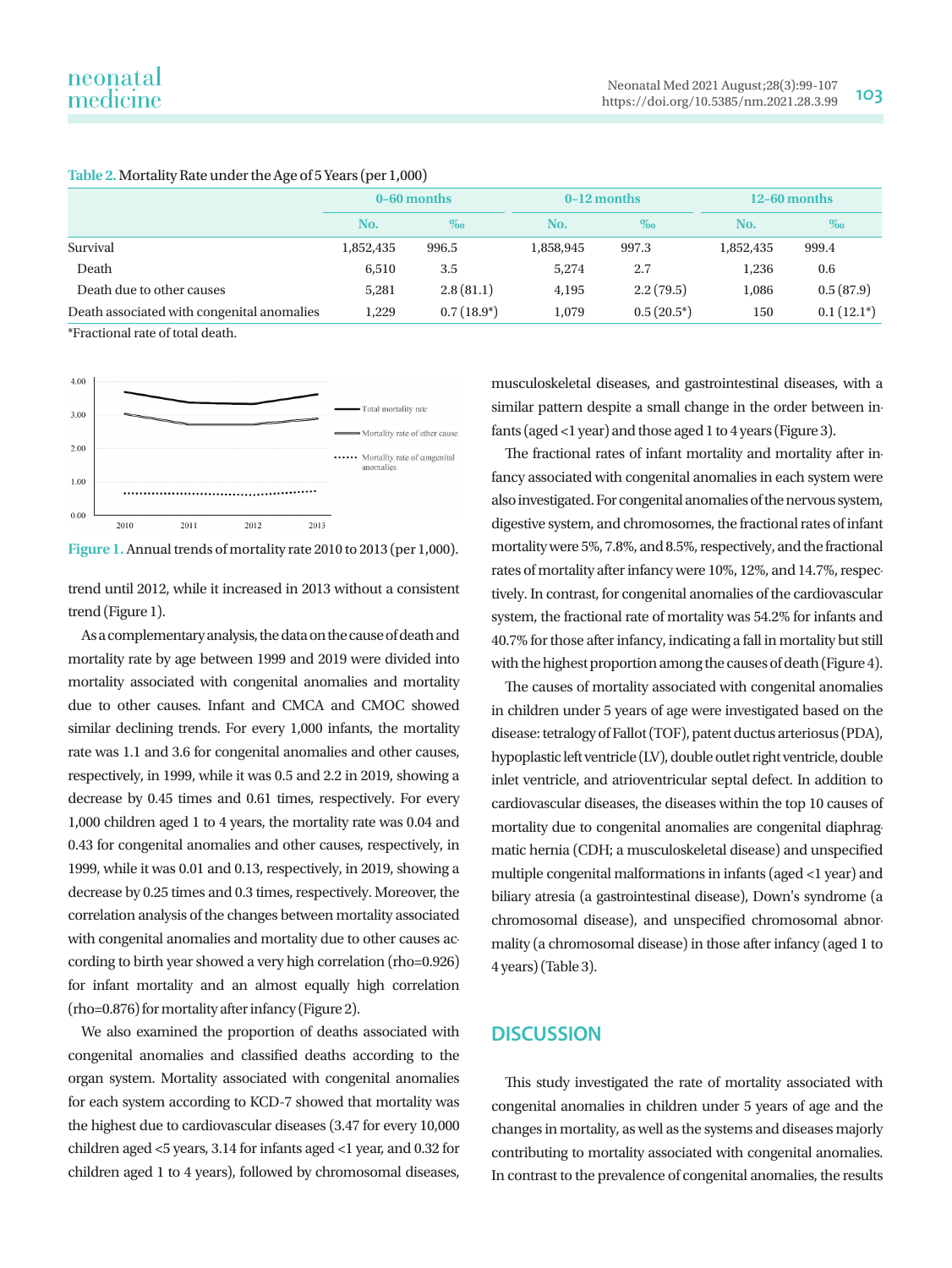

**Figure 2.** (A) Annual trends of mortality rate for infants under the age of 1 year, 1999 to 2019 (per 1,000). (B) Annual trends of mortality rate for children aged 1 to 4 years, 1999 to 2019 (per 1,000).



**Figure 3.** Mortality rate of congenital anomalies based on the system (per 10,000).



**Figure 4.** Mortality fractional rate of congenital anomalies based on the systems.

showed that mortality associated with congenital anomalies did not increase, with a similar trend of decrease in infant mortality and mortality after infancy.

This study's analysis of the complementary data on cause of death and mortality rate by age of the past two decades (1999 to 2019) showed that infant mortality and mortality after infancy (aged 1 to 4 years) associated with congenital anomalies decreased by 0.45 times and 0.25 times, respectively, while infant mortality and mortality after infancy due to other causes also decreased by 0.61 times and 0.3 times, respectively, indicating a similar trend in overall mortality. The correlation analysis also showed a considerably high correlation.

Among the demographic variables, the factors that influenced mortality associated with congenital anomalies were gestational age, parental age, and the father's occupation. However, these variables could not be regarded as unique risk factors for mortality associated with congenital anomalies. The risk factors for overall mortality include gestational age, parental age, birth region, multiple births, the mother's educational background, and parental occupation. There was no significant difference between the logistic regression analysis of the risk factors for CMCA in comparison to SC and the risk factors for CMOC. The risk factors for CMCA had a high correlation with the severity of anomalies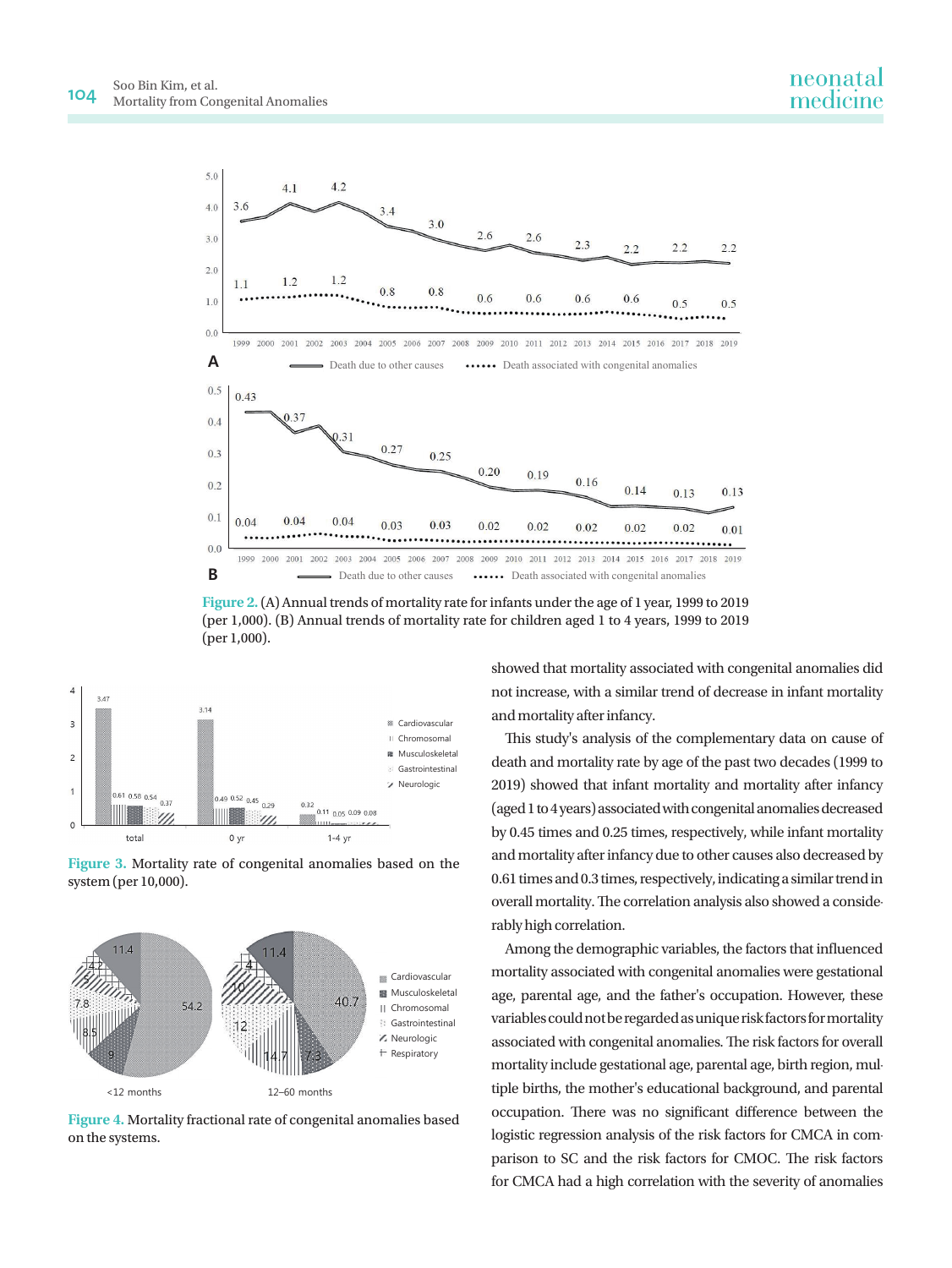| <b>Order</b>   | Infant $(0-12$ months)                                | $No. (%)^*$ | Child (12-60 months)                                                                               | $\mathbf{No.} (\%)^{\dagger}$ | Total (0-60 months)                                                    | <b>No.</b> $(\%)^{\dagger}$ |
|----------------|-------------------------------------------------------|-------------|----------------------------------------------------------------------------------------------------|-------------------------------|------------------------------------------------------------------------|-----------------------------|
| $\mathbf 1$    | Congenital diaphragmatic hernia                       |             | 69 (1.31) Double inlet ventricle                                                                   |                               | 11 (0.93) Congenital diaphragmatic hernia                              | 70(1.08)                    |
| 2              | Patent ductus arteriosus                              |             | 53 (1.01) Atresia of bile ducts                                                                    |                               | 11 (0.93) Tetralogy of Fallot (TOF)                                    | 57(0.88)                    |
| 3              | <b>Tetralogy of Fallot</b>                            |             | 51 (0.97) Down's syndrome, unspecified                                                             |                               | 7 (0.59) Patent ductus arteriosus (PDA)                                | 55(0.85)                    |
| 4              | Hypoplastic left heart syndrome                       |             | 48 (0.91) Double outlet right ventricle                                                            |                               | 6(0.51) Hypoplastic left heart syndrome                                | 53(0.82)                    |
| 5              | Other specified congenital malfor-<br>mation of heart |             | 46 (0.87) Tetralogy of Fallot                                                                      |                               | $6(0.51)$ Other specified congenital malfor-<br>mation of heart        | 49(0.76)                    |
| 6              | nection                                               |             | Discordant ventriculoarterial con 43 (0.82) Congenital malformation affecting<br>facial appearance |                               | $6(0.51)$ Multiple congenital malforma $47(0.73)$<br>tion, unspecified |                             |
| $\overline{7}$ | unspecified                                           |             | Multiple congenital malformation, 43 (0.82) Chromosomal abnormality, un-<br>specified              |                               | $6(0.51)$ Double outlet right ventricle                                | 45(0.7)                     |
| 8              | Double outlet right ventricle                         |             | 39 (0.74) Other reduction deformities of<br>brain                                                  |                               | $5(0.42)$ Discordant ventriculoarterial con 44 (0.68)<br>nection       |                             |
| 9              | Atrioventricular septal defect                        |             | 39 (0.74) Hypoplastic left heart syndrome                                                          | 5(0.42)                       | Double inlet ventricle                                                 | 42(0.65)                    |
| 10             | Total anomalous pulmonary ve-<br>nous return          |             | 38 (0.72) Atresia of pulmonary artery                                                              |                               | $4(0.34)$ Atrioventricular septal defect $42(0.65)$<br>(AVSD)          |                             |

**Table 3.** The Top 10 Disease-Specific Mortality Rates Associated with Congenital Anomalies, 2010–2013, Korea

\*Fractional rate of infant mortality (%); † Fractional rate of child mortality (%); ‡ Fractional rate of mortality under aged 5 years (%).

according to the system or disease; thus, the risk factors could not yet be fully identified using the regression analysis results in this study based only on CMCA. Thus, further studies should conduct a detailed analysis of the severity and prevalence of each disease to identify the risk factors for congenital anomalies.

In this study, the highest percentage of infant mortality associated with congenital anomalies was due to anomalies in the cardiovascular system (54.2%), musculoskeletal system (9%), chromosomes (8.5%), digestive system (7.8%), and nervous system (5%).

A similar trend was reported in a previous study<sup>10</sup>, where infant mortality had the highest correlation with congenital anomalies in the cardiovascular system. Congenital anomalies accounted for 19.8% of infant mortality, of which 53.7% were in the cardiovascular system, 33.3% in the chromosomes, and 12.8% in the nervous system. In another study conducted in the United States <sup>14)</sup>, the percentage of mortality associated with congenital anomalies per system was 44.5% for the cardiovascular system and 22.4% for the nervous system (1970 to 1976), and during 1991 to 1997, the percentages were 36.4% for the cardiovascular system and 13.2% for the nervous system. While mortality associated with congenital anomalies in other systems decreased, mortality associated with chromosomal abnormalities showed an increasing trend.

The most significant reason for the difference among previous studies regarding the mortality due to congenital anomalies based on the system is presumed to be KCD-7, which categorizes CDH as a musculoskeletal disease; CDH is the most common cause of infant mortality.

This study found that CDH, TOF, PDA, hypoplastic LV, and other cardiovascular conditions were the five diseases with the highest mortality rate associated with congenital anomalies in the given order among children under 5 years of age. The second to the fifth most frequent cause of mortality associated with congenital anomalies was cardiovascular disease, as reported in previous studies. The difference was that CDH was the most common cause. An additional analysis of child mortality due to PDA showed that the mean±standard deviation gestational age was 28.38±4.73 weeks (n=53), and the mean birth weight was 1.2±0.76 kg (n=53). PDA seemed to be mainly correlated with very low birth weight infants.

In line with other previous foreign studies $11,15$ , chromosomal abnormalities were the main cause of death associated with congenital anomalies. For infant mortality associated with congenital anomalies, Down's syndrome was the 13th, Edward's syndrome was the 14th, and Patau's syndrome was the 22nd cause of death. For CMCA, Down's syndrome was the 3rd, an unspecified chromosomal abnormality was the 7th, and Edward's syndrome was the 18th cause of death.

In contrast to previous foreign studies $1,14,15$ , neurological diseases ranked lower among the causes of death in this study. The conditions reported as the major cause of death in a previous study<sup>15)</sup>, namely anencephaly, hydrocephaly, and failure of brain development, were all beyond the 20th cause of death. According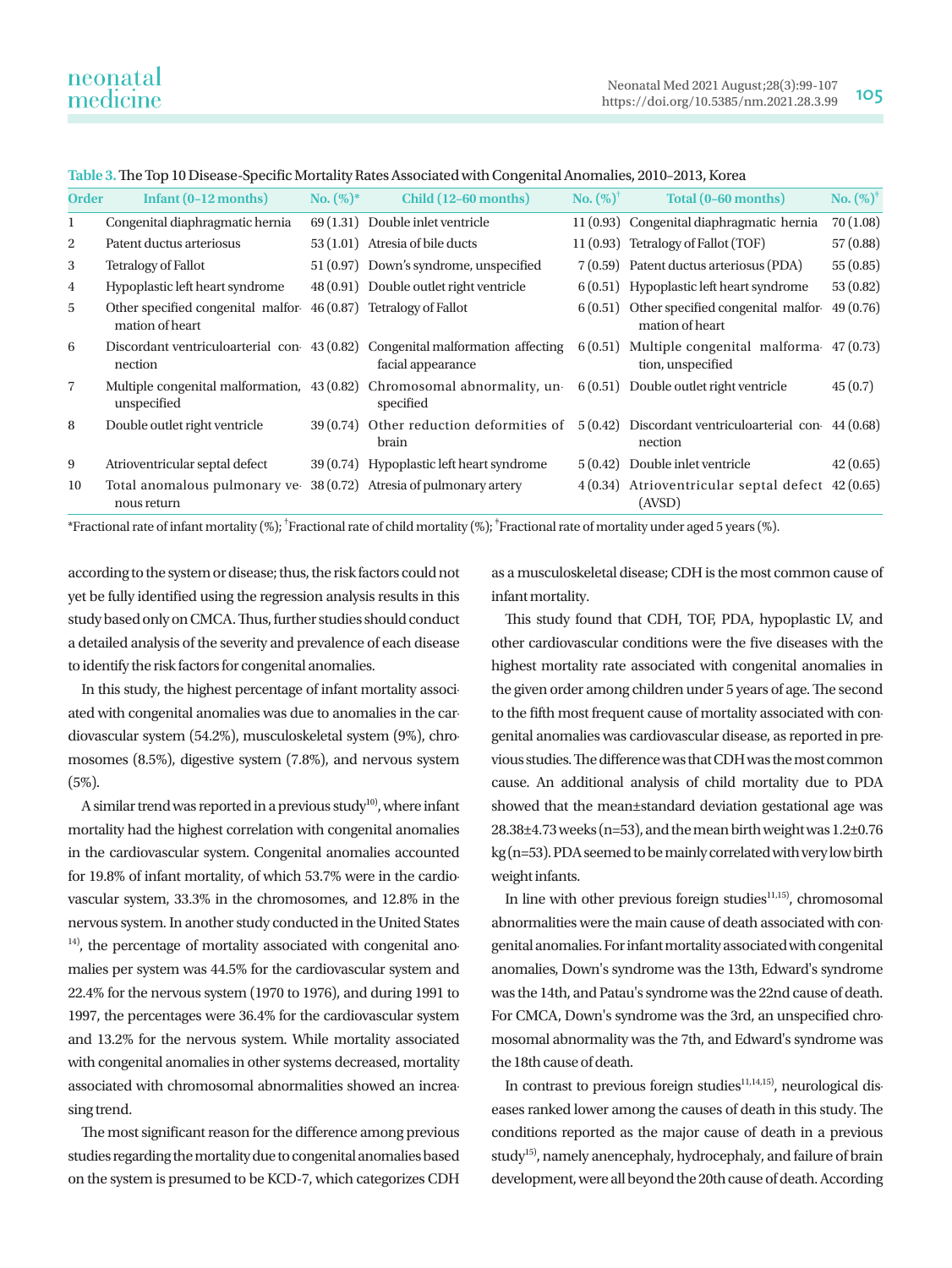to a previous study<sup>15)</sup>, the five congenital anomalies with the highest mortality rate in infants were anencephaly, abnormal/failed renal development, Edward's syndrome, Patau's syndrome, and hypoplastic LV.

According to previous studies on congenital heart defects<sup>1,16)</sup>, hypoplastic LV had the highest mortality rate (15 in 100,000 individuals), followed by outflow tract obstruction, septal defect, and contraction of the aorta. Another study<sup>11)</sup> on neonatal mortality reported that the most frequent cause of death among cardiovascular conditions was an unspecified congenital heart defect (65%), among neurological diseases was neural tube defect (50%), and among chromosomal diseases was an unspecified chromosomal abnormality (77%).

There are certain limitations to this study. First, as the study was based only on the statistical data of the major causes of death, the severity of each congenital anomaly and multiple anomalies could not be adequately considered. A congenital anomaly as the cause of death was recorded as a single code; thus, the possibility of anomalies besides those that were the cause of death in children with multiple anomalies cannot be ruled out. Second, the data on mortality in relation to the prevalence of each disease was insufficient. As the study was based on a 5-year follow-up of children born between 2010 and 2013, data on the cause of death are sufficient; however, data on the prevalence of congenital malformations are insufficient. Therefore, we referred to existing studies on the prevalence of congenital malformations.

Global organizations such as the International Clearinghouse for Birth Defects Surveillance and Research, with 32 countries and 44 surveillance programs as its members, the European Registration of Congenital Anomalies and Twins in Europe, and the National Birth Defects Prevention Network in the United States have been established. As highlighted by the findings of this study, congenital anomalies exhibit an increase in prevalence and are the major cause of death in infants. Considering these issues, a continuous monitoring system should be developed at the national level to prevent congenital anomalies in the future and devise appropriate measures to treat these anomalies.

## **ARTICLE INFORMATION**

#### **Ethical statement**

This study was approved by the Institutional Review Board of Konyang University Hospital (Approval number: KYUH 202007-008). Informed consent was not applicable because this study is retrospective study based on the data from Korean Statistical Information Service.

### **Conflicts of interest**

No potential conflict of interest relevant to this article was reported.

#### **Author contributions**

Conception or design: S.B.K., J.W.L.

Acquisition, analysis, or interpretation of data: S.B.K., J.W.L. Drafting the work or revising: S.B.K., M.J.J., Y.H.S., S.Y.J., J.S.O., J.W.L.

Final approval of the manuscript: S.B.K., J.W.L.

### **ORCID**

Soo Bin Kim https://orcid.org/0000-0002-6648-6002 Jae Woo Lim https://orcid.org/0000-0003-2001-0727

### **REFERENCES**

- 1. Chung SH, Kim HY, Kim JH, Choi YS, Lee BS, Kim KS, et al. Changing patterns of congenital anomalies over ten years in a single neonatal intensive care unit. Korean J Perinatol 2013;24: 11-9.
- 2. Tomatir AG, Demirhan H, Sorkun HC, Koksal A, Ozerdem F, Cilengir N. Major congenital anomalies: a five-year retrospective regional study in Turkey. Genet Mol Res 2009;8:19-27.
- 3. Lamichhane DK, Leem JH, Park M, Kim JA, Kim HC, Kim JH, et al. Increased prevalence of some birth defects in Korea, 2009- 2010. BMC Pregnancy Childbirth 2016;16:61.
- 4. Choi JS, Seo K, Han YJ, Lee SW, Boo YK., Lee SW, et al. Congenital anomaly survey and statistics. Sejong: Korea Institute for Health and Social Affairs, 2009: Report No: 11-1351000-000517-12.
- 5. Centers for Disease Control and Prevention. Leading causes of death and numbers of deaths, by age: United States, 1980 and 2016 [Internet]. Atlanta: CDC; 2021 [cited 2021 Aug 5]. Available from: <https://www.cdc.gov/nchs/data/hus/2017/020.pdf>.
- 6. Chung SH, Choi YS, Bae CW. Changes in the neonatal and infant mortality rate and the causes of death in Korea. Korean J Pediatr 2011;54:443-55.
- 7. Wen SW, Liu S, Joseph KS, Trouton K, Allen A. Regional patterns of infant mortality caused by lethal congenital anomalies. Can J Public Health 1999;90:316-9.
- 8. Rosano A, Botto LD, Botting B, Mastroiacovo P. Infant mortality